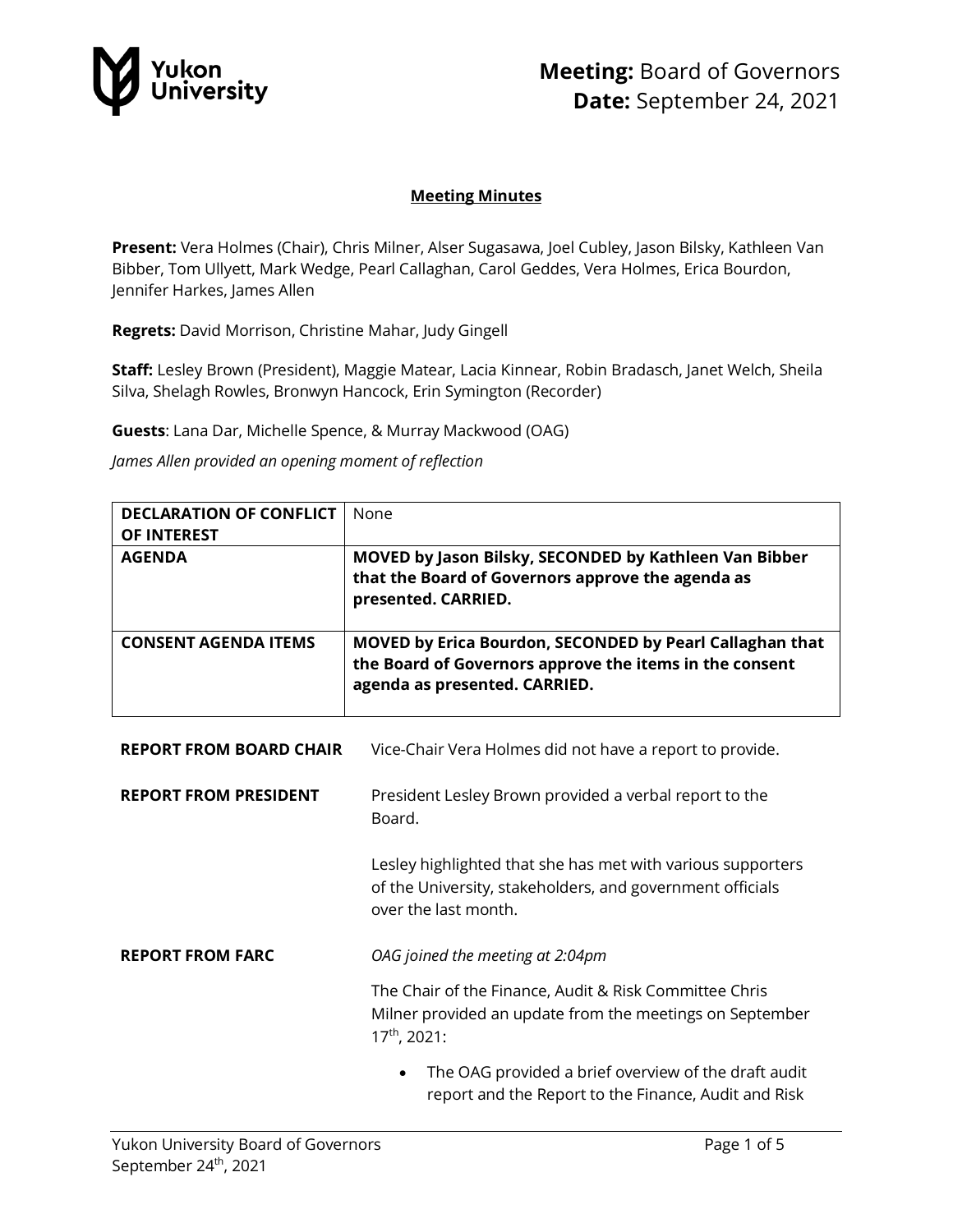

## **Meeting:** Board of Governors **Date:** September 24, 2021

Committee for YukonU's financial statements for the 9 months ending March 31<sup>st</sup>, 2021 which was provided in the meeting package for review.

- The Board variance report was presented to FARC and the projected expenditures remains within the Board's annual budget or the 2021/2022 fiscal year.
- The Yukon University Annual Report was approved by FARC and has been provided in the meeting package for approval by the Board.
- Policy BOG-09 was approved by FARC and is provided in the meeting package for approval by the Board.
- Administration made a proposal to FARC with respect to a tuition fee increase for the 2022-23 academic year. The proposal which shows the changes, rate of percentage increase, and projected revenue for the next three academic years was provided in the meeting package. FARC approved that administration carry out consultation on this recommended tuition fee increase and has provided it in the meeting package as information for the Board.
- Administration highlighted three urgent infrastructure and service funding requirements of the University that were proposed to be addressed by withdrawing from reserve funds for \$526,000 FARC approved this request and asked for Board approval.

Chris prompted the following motions from the recent FARC meeting recommendations.

**MOVED by Mark Wedge, SECONDED by Jason Bilsky that the Board approve the draft OAG Audit Report and the YU Financial Statements for the 9 months ending March 31st, 2021 as presented. CARRIED**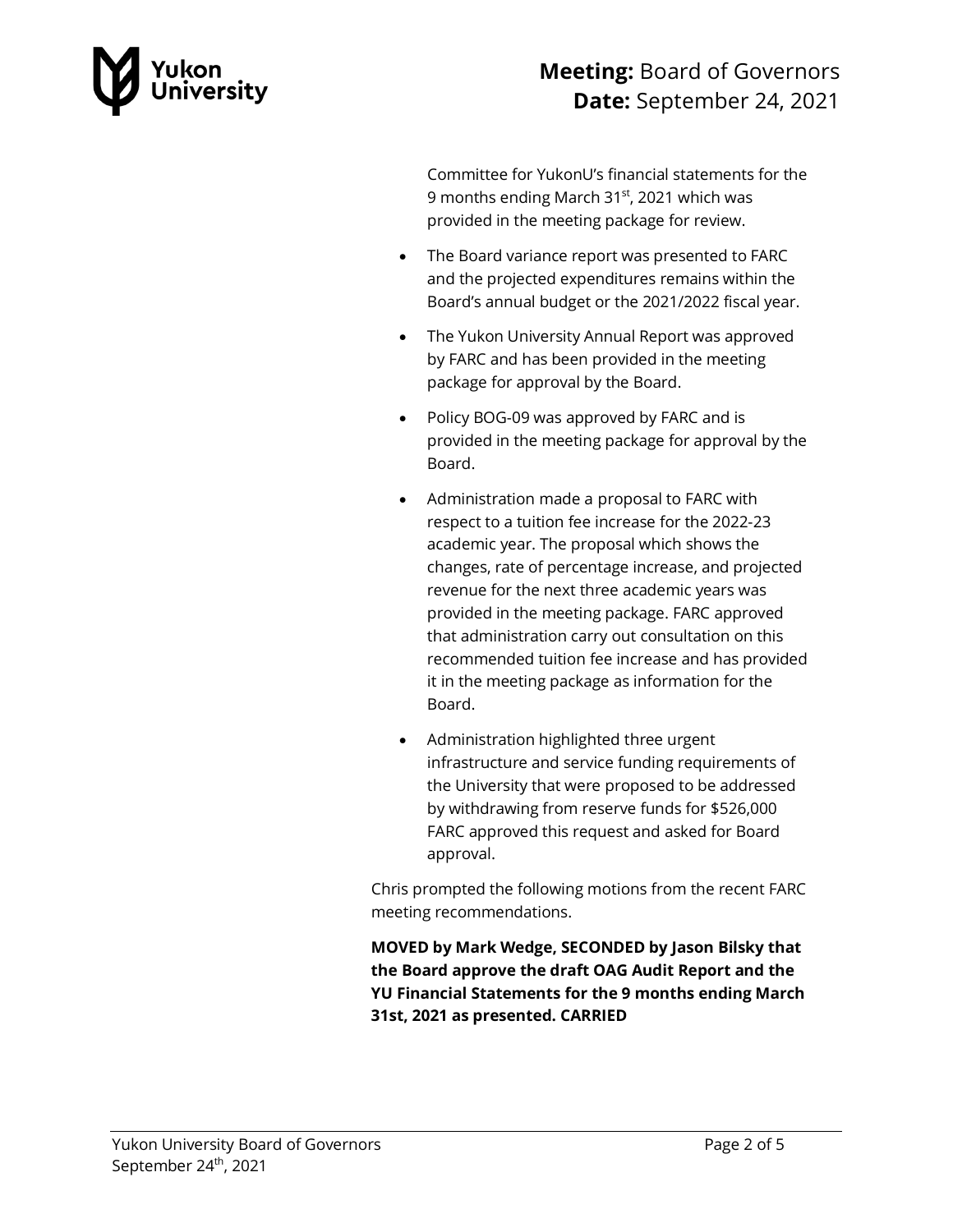

**MOVED by Joel Cubley, SECONDED by Jennifer Harkes that the Board approve the Annual Report as presented. CARRIED**

**MOVED by Carol Geddes, SECONDED by Tom Ullyett that the Board approves Policy BOG-09 as presented. CARRIED**

**MOVED by Jason Bilsky, SECONDED by the Board of Governors approve that administration draw on \$526,000 of reserve funds to allocate towards IT and Covid related expenses. CARRIED.** 

**REPORT FROM HR COMMITTEE** The Chair of the Human Resources Committee, Tom Ullyett provided an update from the meeting on September  $17<sup>th</sup>$ , 2021.

> Tom provided an update on Administration's work on the following:

- The Board Evaluations have been completed and the HR Chair will discuss the results with the Board during an In Camera session at the next Board meeting in January.
- The Board Matrix continues to be updated and will be provided to the Board once complete.
- The HR Committee is working with the Director of HR to create a summary of the HR Dashboard to present to the Board.
- The HR Committee is working with the President to come up with new evaluation objectives for 2021/22 and onward.

Tom prompted the following motion from the recent HR meeting recommendation.

**MOVED by Tom Ullyett, SECONDED by Carol Geddes, that the Board approves that Alser Sugasawa be appointed to the HR Committee. CARRIED.**

#### **REPORT FROM GOVERNANCE COMMITTEE**

The Chair of the Governance Committee, Vera Holmes provided an update from the meeting on September 17<sup>th</sup>, 2021.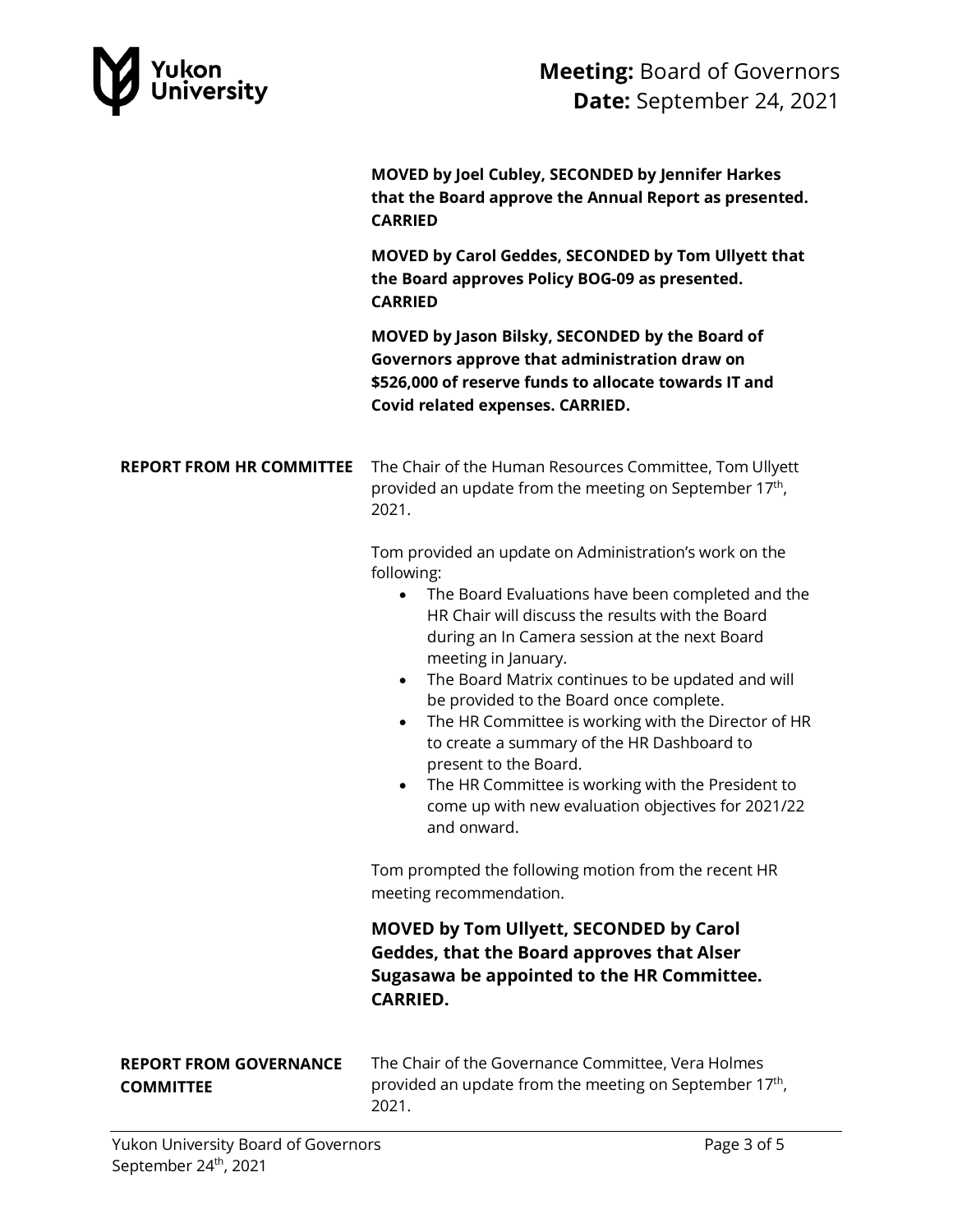

Vera provided an update on Administration's work on the following:

- Administration is working on creating a template for the Terms of Reference documents for all standing Committees of the Board and will be bringing it back to Governance at the next meeting.
- The Committee approved the final draft Board Bylaws which are provided in the meeting package for approval by the Board.
- The Committee has begun the review of policy BOG-04 and will discuss further at the next meeting.

Vera prompted motions from the recent Governance meeting recommendations.

**MOVED by Lesley Brown, SECONDED by Joel Cubley, that the Board approves policy BOG-17 with the addition of a reference to the Board Matrix. CARRIED.** 

**MOVED by Chris Milner, SECONDED by Joel Cubley, that the Board approves the Board Bylaws as presented. CARRIED.** 

| <b>REPORT FROM INDIGENOUS</b> | The Chair of the Governance Committee, Carol Geddes       |
|-------------------------------|-----------------------------------------------------------|
| <b>ADVISORY CIRCLE</b>        | provided an update from the meeting on September $17th$ , |
|                               | 2021.                                                     |

The group reviewed the draft Terms of Reference and would like Board input on the role and purpose of the new standing committee.

There was a suggestion that the new committee should meet more often for the first year.

Carol noted that Robin Bradasch specified she would be presenting on and facilitating a discussion on the implications of the Umbrella Final Agreement at the Board retreat in October.